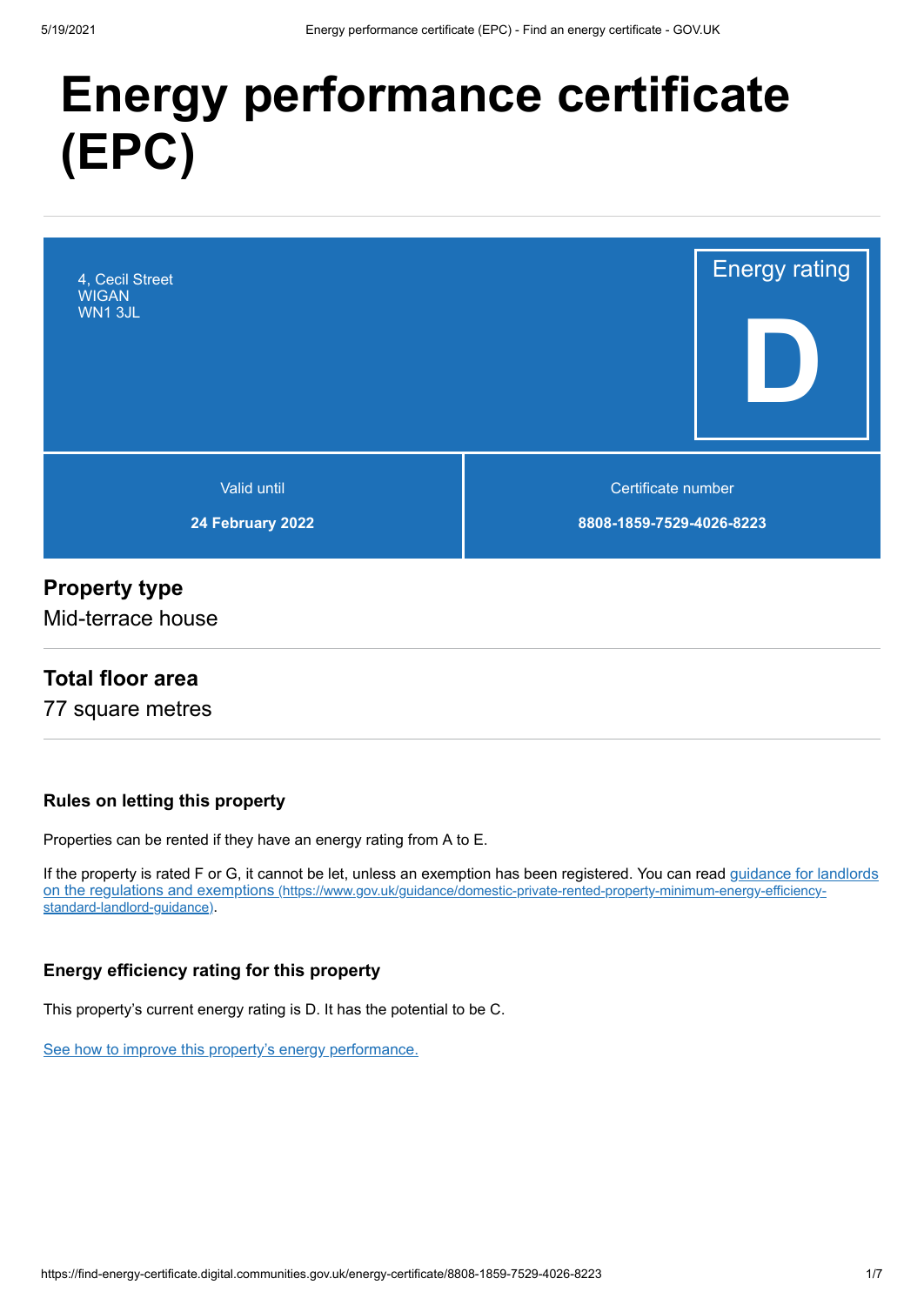| <b>Score</b> | <b>Energy rating</b> | <b>Current</b> | <b>Potential</b>  |
|--------------|----------------------|----------------|-------------------|
| $92 +$       |                      |                |                   |
| 81-91        | Β                    |                |                   |
| 69-80        | $\mathbf C$          |                | 69<br>$\mathbf C$ |
| 55-68        | ID.                  | 68<br>D        |                   |
| 39-54        | Е                    |                |                   |
| $21 - 38$    | F                    |                |                   |
| $1 - 20$     | G                    |                |                   |

The graph shows this property's current and potential energy efficiency.

Properties are given a rating from A (most efficient) to G (least efficient).

Properties are also given a score. The higher the number the lower your fuel bills are likely to be.

For properties in England and Wales:

- the average energy rating is D
- the average energy score is 60

#### **Breakdown of property's energy performance**

This section shows the energy performance for features of this property. The assessment does not consider the condition of a feature and how well it is working.

Each feature is assessed as one of the following:

- very good (most efficient)
- good
- average
- poor  $\bullet$
- very poor (least efficient)

When the description says "assumed", it means that the feature could not be inspected and an assumption has been made based on the property's age and type.

| Feature | <b>Description</b>                             |           |
|---------|------------------------------------------------|-----------|
| Wall    | Solid brick, as built, no insulation (assumed) | Very poor |
| Roof    | Pitched, 250 mm loft insulation                | Good      |
| Roof    | Pitched, no insulation (assumed)               | Very poor |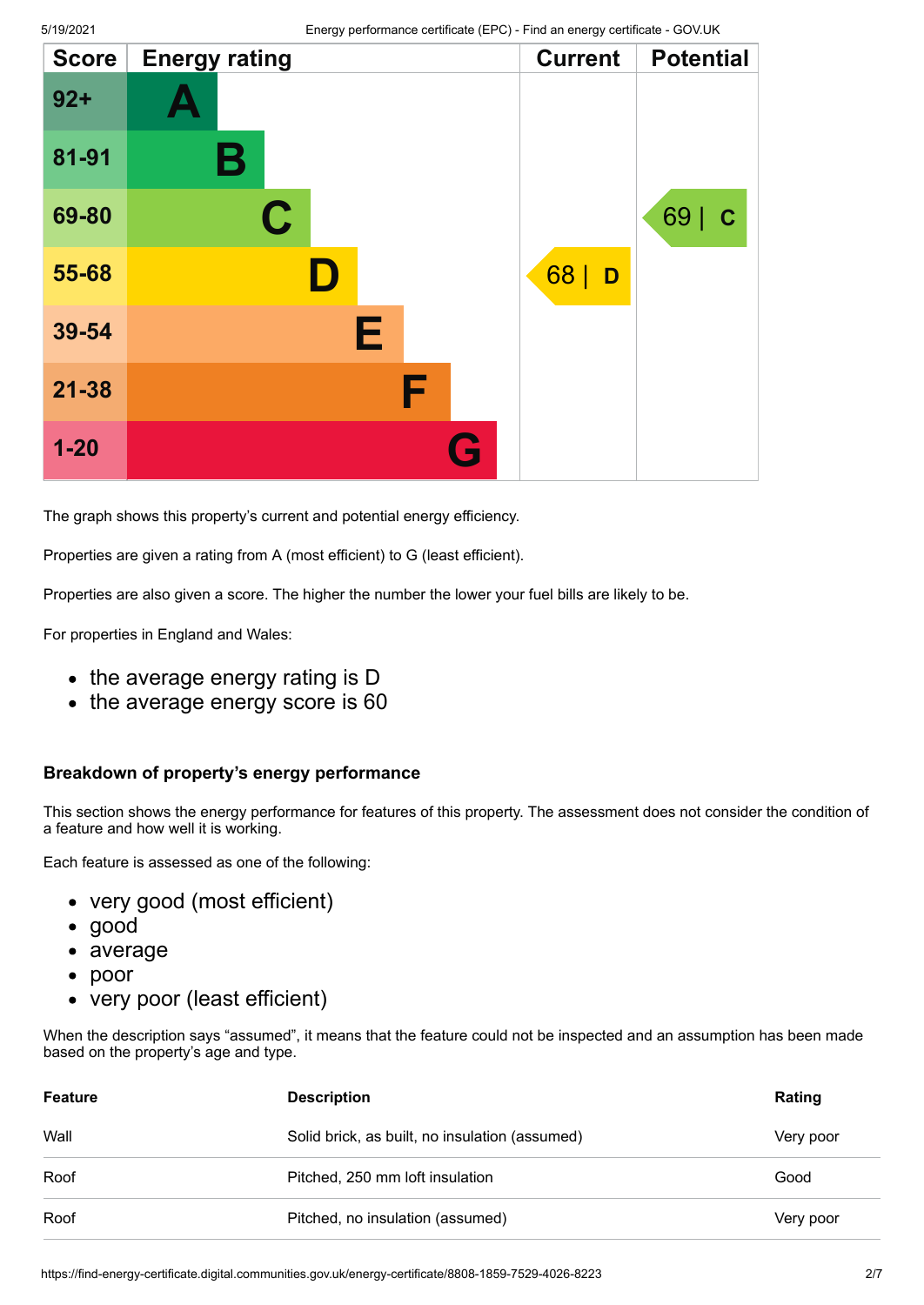5/19/2021 Energy performance certificate (EPC) - Find an energy certificate - GOV.UK

| <b>Feature</b>       | <b>Description</b>                       | Rating    |
|----------------------|------------------------------------------|-----------|
| Window               | Fully double glazed                      | Average   |
| Main heating         | Boiler and radiators, mains gas          | Good      |
| Main heating control | Programmer, TRVs and bypass              | Average   |
| Hot water            | From main system                         | Good      |
| Lighting             | Low energy lighting in all fixed outlets | Very good |
| Floor                | Solid, no insulation (assumed)           | N/A       |
| Secondary heating    | Room heaters, mains gas                  | N/A       |

# **Primary energy use**

The primary energy use for this property per year is 201 kilowatt hours per square metre (kWh/m2).

What is primary energy use?

#### **Environmental impact of this property**

One of the biggest contributors to climate change is carbon dioxide (CO2). The energy used for heating, lighting and power in our homes produces over a quarter of the UK's CO2 emissions.

# **An average household produces**

6 tonnes of CO2

# **This property produces**

# **This property's potential production**

2.9 tonnes of CO2

3.0 tonnes of CO2

By making the [recommended changes](#page-3-0), you could reduce this property's CO2 emissions by 0.1 tonnes per year. This will help to protect the environment.

Environmental impact ratings are based on assumptions about average occupancy and energy use. They may not reflect how energy is consumed by the people living at the property.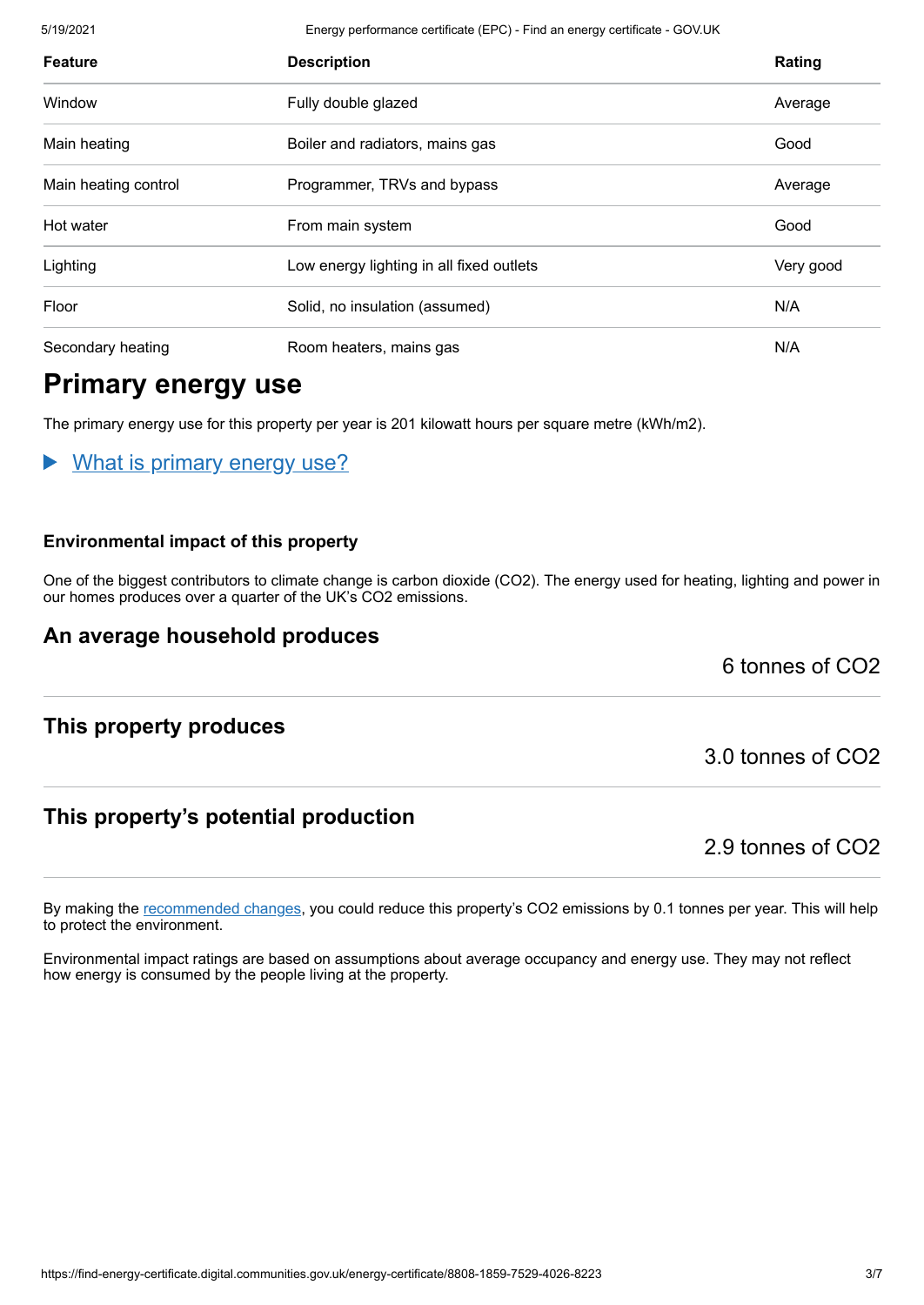Solar water heating

**Typical installation cost**

**Typical yearly saving**

Internal or external wall insulation

**Typical installation cost**

#### <span id="page-3-0"></span>**How to improve this property's energy performance**

Making any of the recommended changes will improve this property's energy efficiency.

Potential energy rating **C** If you make all of the recommended changes, this will improve the property's energy rating and score from D (68) to C (69). **Recommendation 1: Heating controls (room thermostat)** Heating controls (room thermostat) **Typical installation cost**  $f350 - f450$ **Typical yearly saving** £23 **Potential rating after carrying out recommendation 1** What is an energy rating?

**Potential rating after carrying out recommendations 1 and 2**

**Recommendation 3: Internal or external wall insulation**

**Recommendation 2: Solar water heating**

69 | C

£4,000 - £6,000

£24

71 | C

£5,500 - £14,500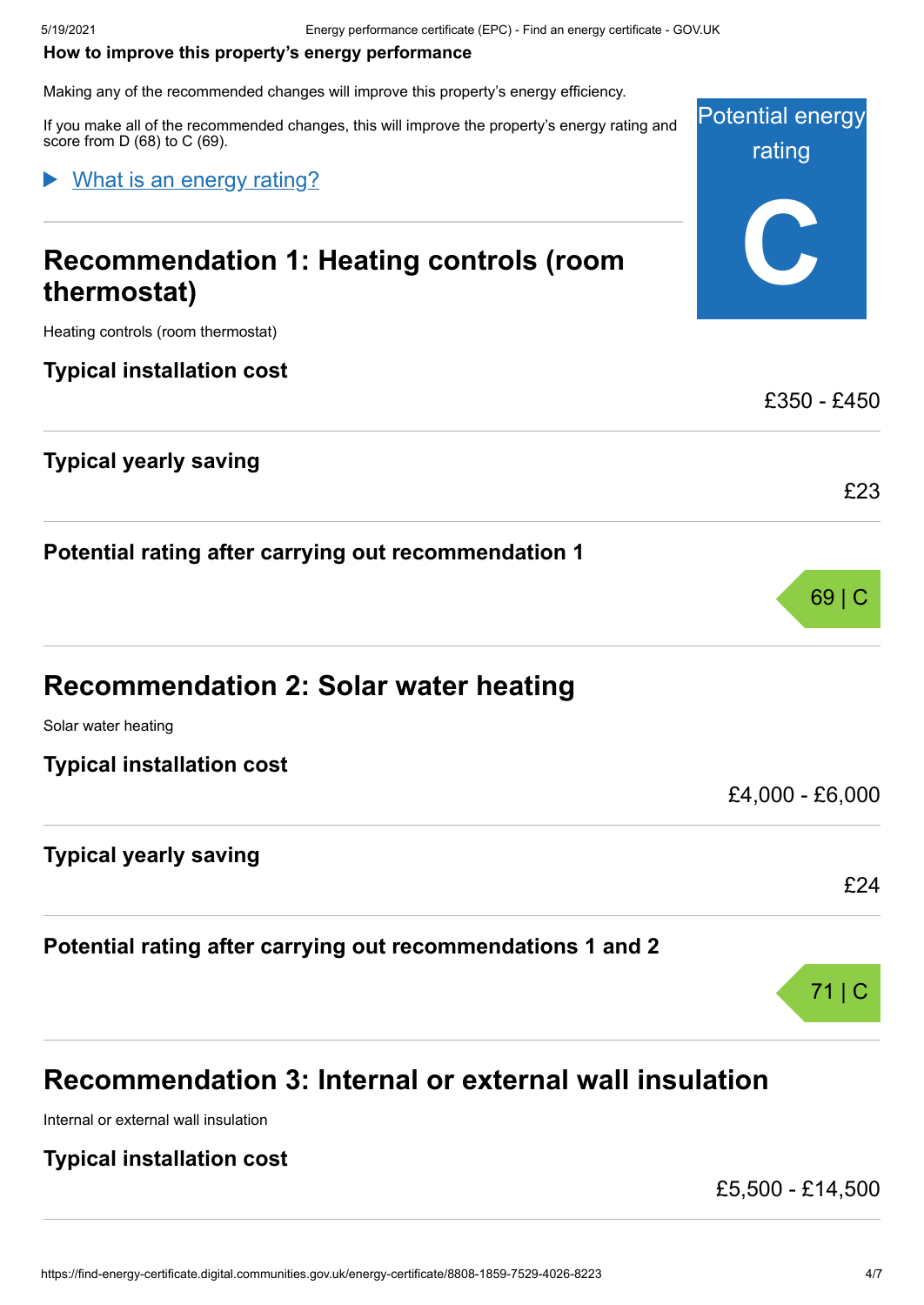# **Potential rating after carrying out recommendations 1 to 3** 75 | C **Recommendation 4: Solar photovoltaic panels, 2.5 kWp** Solar photovoltaic panels **Typical installation cost** £11,000 - £20,000 **Typical yearly saving** £219 **Potential rating after carrying out recommendations 1 to 4** 85 | B **Paying for energy improvements** [Find energy grants and ways to save energy in your home.](https://www.gov.uk/improve-energy-efficiency) (https://www.gov.uk/improve-energy-efficiency) **Estimated energy use and potential savings Estimated yearly energy cost for this property** £643 **Potential saving** £23

The estimated cost shows how much the average household would spend in this property for heating, lighting and hot water. It is not based on how energy is used by the people living at the property.

The estimated saving is based on making all of the recommendations in [how to improve this property's energy performance.](#page-3-0)

For advice on how to reduce your energy bills visit Simple Energy Advice [\(https://www.simpleenergyadvice.org.uk/\)](https://www.simpleenergyadvice.org.uk/).

# **Heating use in this property**

Heating a property usually makes up the majority of energy costs.

# **Estimated energy used to heat this property**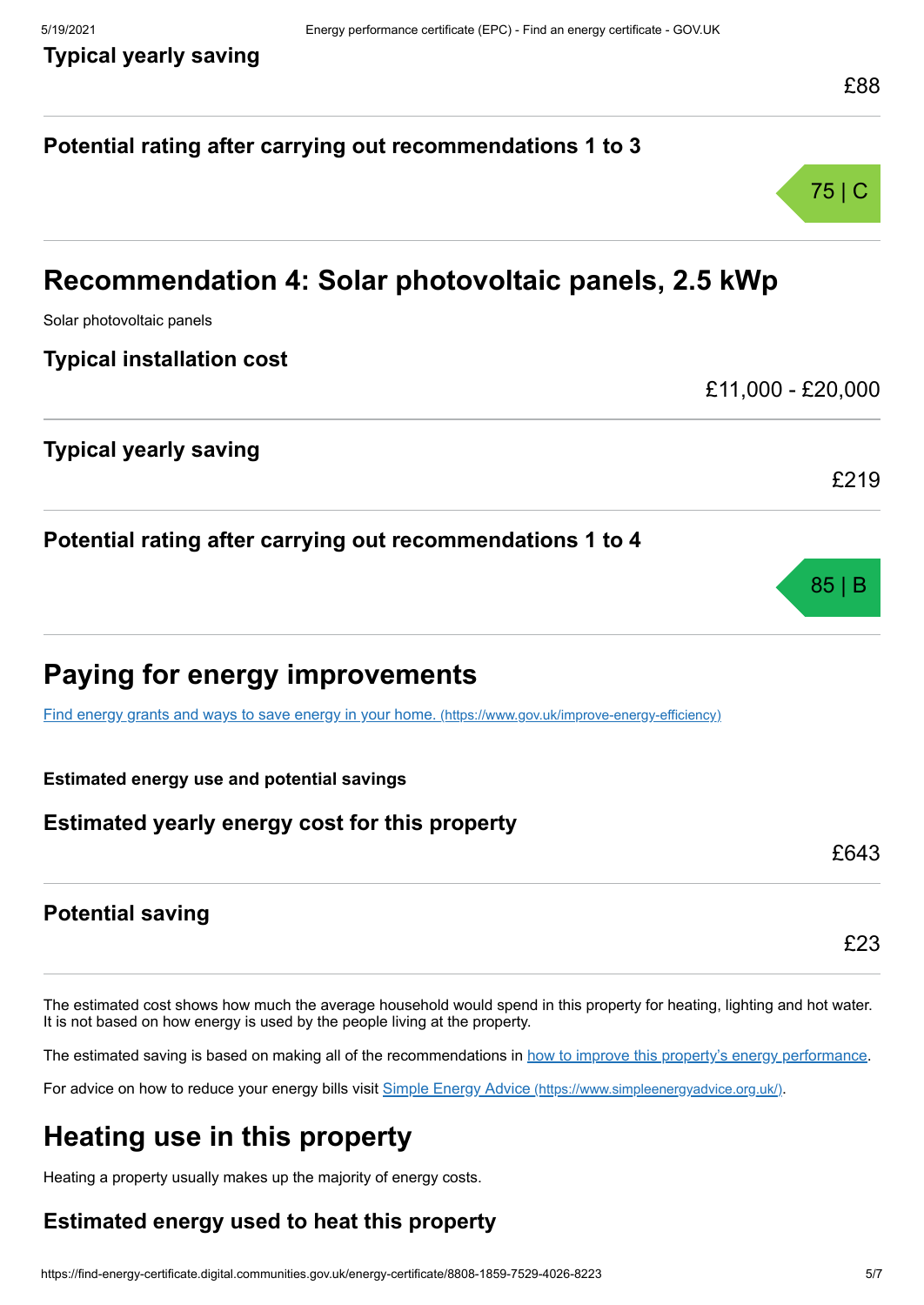#### 8828 kWh per year

### **Water heating**

#### 2086 kWh per year

#### **Potential energy savings by installing insulation**

The assessor did not find any opportunities to save energy by installing insulation in this property.

You might be able to receive Renewable Heat Incentive payments [\(https://www.gov.uk/domestic-renewable-heat-incentive\)](https://www.gov.uk/domestic-renewable-heat-incentive). This will help to reduce carbon emissions by replacing your existing heating system with one that generates renewable heat. The estimated energy required for space and water heating will form the basis of the payments.

#### **Contacting the assessor and accreditation scheme**

This EPC was created by a qualified energy assessor.

If you are unhappy about your property's energy assessment or certificate, you can complain to the assessor directly.

If you are still unhappy after contacting the assessor, you should contact the assessor's accreditation scheme.

Accreditation schemes are appointed by the government to ensure that assessors are qualified to carry out EPC assessments.

# **Assessor contact details**

#### **Assessor's name**

Sarah Davies

#### **Telephone**

01695 726653

#### **Email**

[enquiries@edwardsenergydirect.co.uk](mailto:enquiries@edwardsenergydirect.co.uk)

# **Accreditation scheme contact details**

#### **Accreditation scheme**

**Northgate** 

#### **Assessor ID**

NGIS801990

#### **Telephone**

01455 883 250